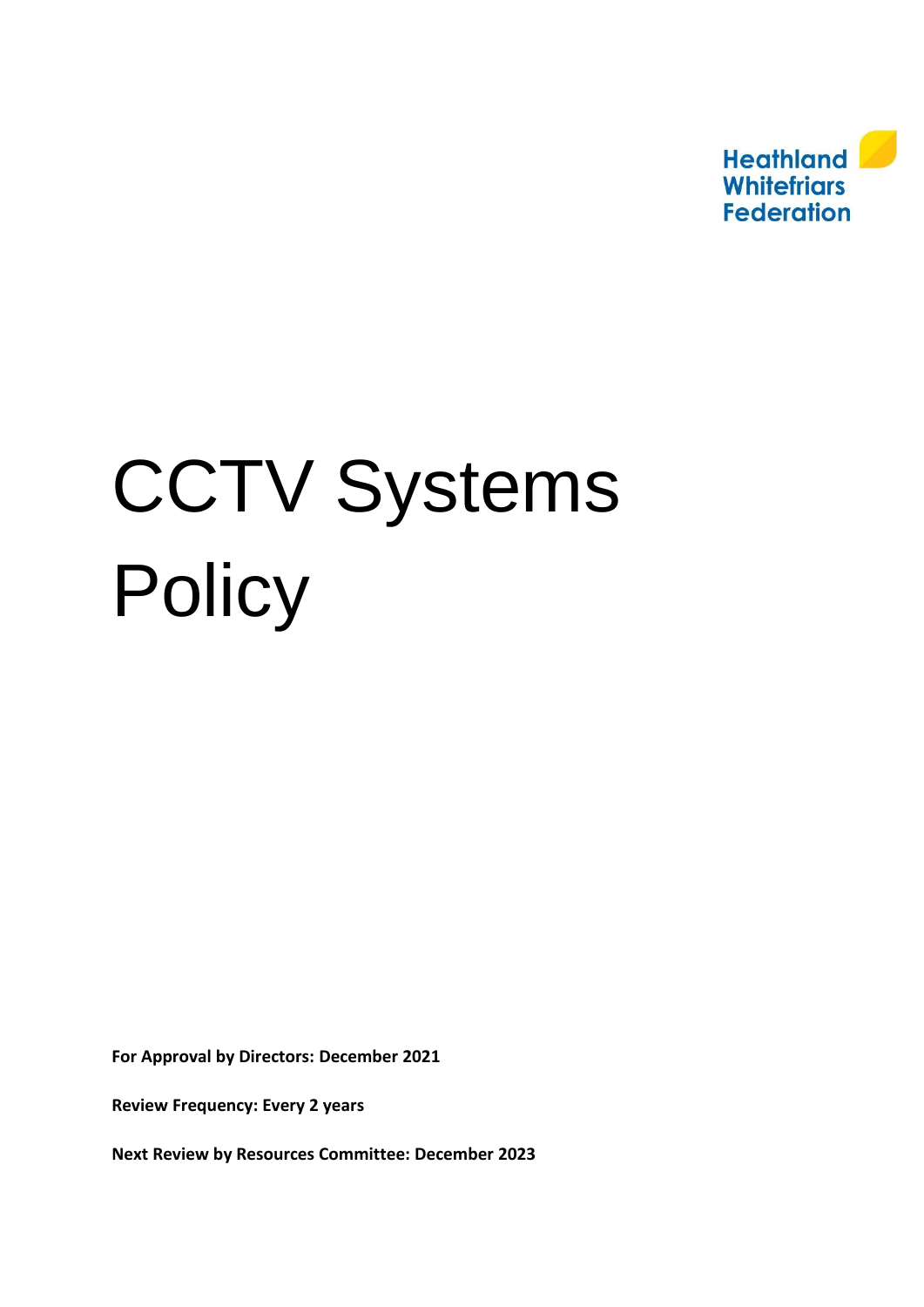# **Introduction**

The School recognises that CCTV systems can be privacy intrusive.

Review of this policy shall be repeated regularly, and whenever new equipment is introduced a review will be conducted and a risk assessment put in place. We aim to conduct reviews no later than every two years.

# **Objectives**

The purpose of the CCTV system is to assist the school in reaching these objectives:

- (a) To protect pupils, staff and visitors against harm to their person and/or property
- (b) To increase a sense of personal safety and reduce the fear of crime
- (c) To protect the school buildings and assets
- (d) To support the police in preventing and detecting crime
- (e) To assist in identifying, apprehending and prosecuting offenders
- (f) To assist in establishing the cause of accidents and other adverse incidents and prevent reoccurrence
- (g) To assist in managing the school.

# **Purpose of this Policy**

The purpose of this Policy is to regulate the management, operation and use of the CCTV system (closed circuit television) at the school. The CCTV system used by the school comprises of:

| <b>WHITEFRIARS</b> |                                                          |              |                                     |                          |  |  |
|--------------------|----------------------------------------------------------|--------------|-------------------------------------|--------------------------|--|--|
| <b>CAMERA TYPE</b> | <b>LOCATION</b>                                          | <b>SOUND</b> | <b>RECORDING</b><br><b>CAPACITY</b> | SWIVEL /<br><b>FIXED</b> |  |  |
| Hikvision          | Site Office T0:10                                        | N            | Y                                   | N/A                      |  |  |
| Varifocal -Dome    | 1st Floor outside room H1:22                             | N            | Y                                   | F.                       |  |  |
| Varifocal - Dome   | 2nd floor of stairs 1                                    | N            | Y                                   | F.                       |  |  |
| Varifocal - Dome   | 1st Floor Stairs 2 landing                               | N            | Y                                   | F.                       |  |  |
| Varifocal - Dome   | Ground Floor IT Suite T0:01                              | N            | Y                                   | F.                       |  |  |
| Varifocal - Dome   | 2nd floor stairs 2                                       | N            | Y                                   | F.                       |  |  |
| Varifocal - Dome   | 1st Floor IT Suite T1:01                                 | N            | Y                                   | F                        |  |  |
| Varifocal - Dome   | Ground floor stairs 2                                    | N            | Y                                   | F.                       |  |  |
| <b>Bullet</b>      | Carpark 1                                                | N            | Y                                   | F                        |  |  |
| Varifocal - Dome   | 2nd Floor IT Suite T2:01                                 | N            | Y                                   | E                        |  |  |
| Varifocal - Dome   | 1st floor Stairs 4                                       | N            | Y                                   | F                        |  |  |
| Varifocal - Dome   | 2nd floor stairs 3                                       | N            | Y                                   | F                        |  |  |
| Varifocal - Dome   | Rear Entrance Lobby (Tudor Road)                         | N            | Y                                   | F                        |  |  |
| Varifocal - Dome   | 1st Floor Stairs 1                                       | N            | Y                                   | F.                       |  |  |
| Varifocal - Dome   | Ground Floor External door to playground<br>(Near T0:12) | N            | Υ                                   | F                        |  |  |
| Varifocal - Dome   | 1st Floor Stairs 3                                       | N            | Y                                   | F                        |  |  |
| Varifocal - Dome   | <b>Green Heart Cabin</b>                                 | N            | Y                                   | F.                       |  |  |
| <b>Bullet</b>      | Main Front Entrance (Whitefriars Ave)                    | N            | Y                                   | F                        |  |  |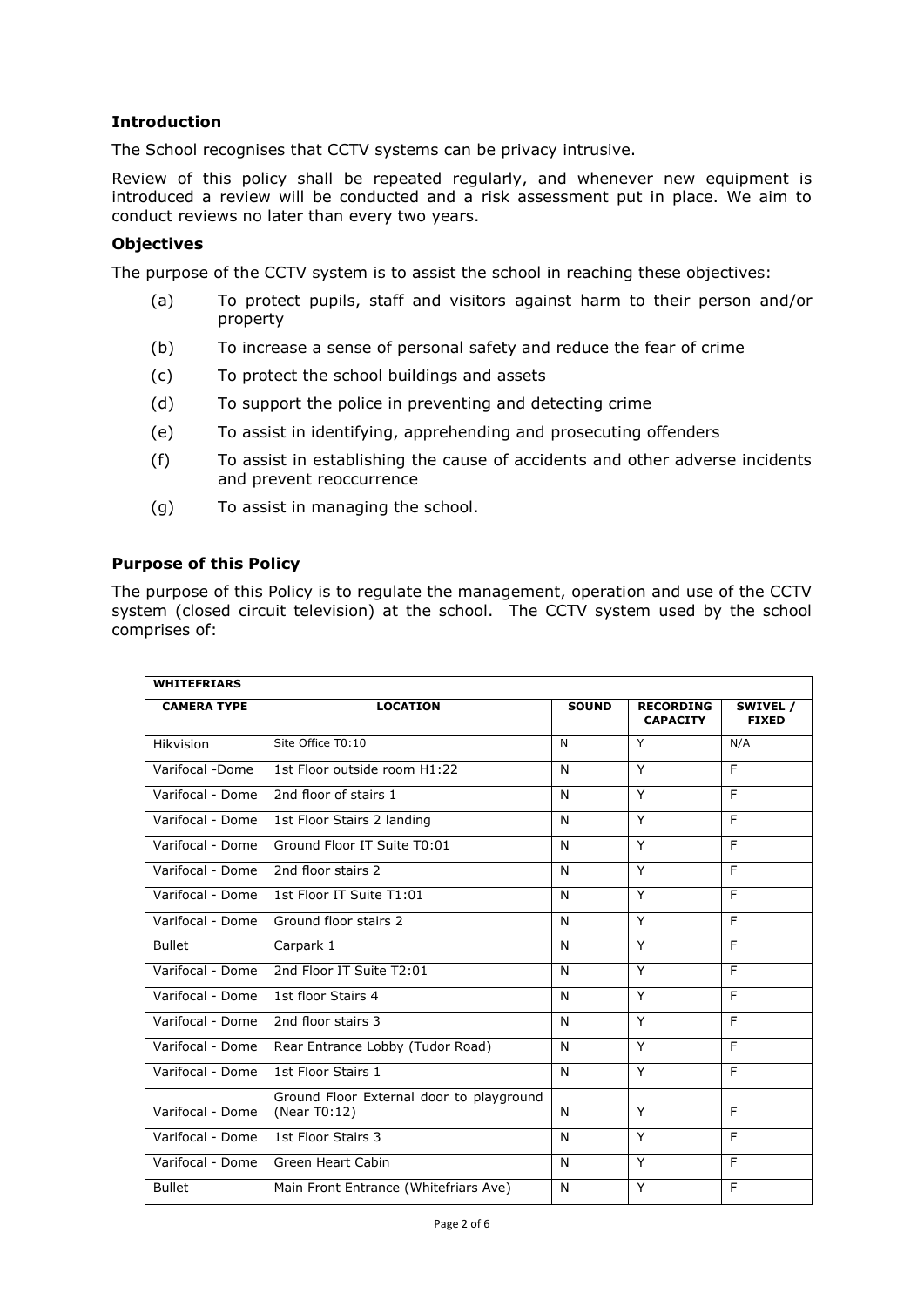| Varifocal - Dome | Ground Floor Stairs 4                    | N | Υ | F |
|------------------|------------------------------------------|---|---|---|
| <b>Bullet</b>    | Main Back Entrance (Tudor Road)          | N | Υ | F |
| <b>Bullet</b>    | MUGA Pitch                               | N | Υ | F |
| Varifocal - Dome | Ground Floor Stairs 1 (Year 6 Lobby      | N | Y | F |
| Varifocal - Dome | Front Entrance Inner Lobby               | N | Υ | F |
| <b>Bullet</b>    | Nursery Playground                       | N | Υ | F |
| Varifocal - Dome | PE Corridor                              | N | v | F |
| <b>Bullet</b>    | Playground 1 (Main Playground Shed Area) | N | ∨ | F |
| <b>Bullet</b>    | Playground 2 (Steps)                     | N | ٧ | F |

| <b>Heathland</b>   |                                |              |                                     |                          |  |  |
|--------------------|--------------------------------|--------------|-------------------------------------|--------------------------|--|--|
| <b>CAMERA TYPE</b> | <b>LOCATION</b>                | <b>SOUND</b> | <b>RECORDING</b><br><b>CAPACITY</b> | SWIVEL /<br><b>FIXED</b> |  |  |
|                    | <b>Ground floor</b>            |              |                                     |                          |  |  |
| Hikvision          | Hard drive office store room   | N            | Y                                   | N/A                      |  |  |
| Hikvision          | Hard drive office store room   | N            | Y                                   | N/A                      |  |  |
| Hikvision          | Reception playground           | N            | Y                                   | F                        |  |  |
| Hikvision          | Main entrance external         | N            | Y                                   | F                        |  |  |
| Hikvision          | Main entrance external P/ Gate | N            | Y                                   | E                        |  |  |
| <b>Hikvision</b>   | Main entrance external carpark | N            | Ÿ                                   | F                        |  |  |
| Hikvision          | Lobby main entrance internal   | N            | Y                                   | $\overline{F}$           |  |  |
| Hikvision          | KS1 playground external        | N            | Y                                   | $\overline{F}$           |  |  |
| Hikvision          | KS1 playground external        | N            | Y                                   | $\overline{F}$           |  |  |
| Hikvision          | Over staff room external       | N            | Y                                   | F                        |  |  |
| Hikvision          | Over staff room external       | N            | Y                                   | E                        |  |  |
| Hikvision          | Over staff room external       | N            | Y                                   | F                        |  |  |
| <b>Hikvision</b>   | KS2 playground external        | N            | Y                                   | F                        |  |  |
| Hikvision          | KS2 playground external        | N            | Y                                   | F                        |  |  |
| Hikvision          | Year 6 toilet corridor         | N            | Y                                   | E                        |  |  |
| Hikvision          | Year2 corridor internal        | N            | Y                                   | F                        |  |  |
| Hikvision          | Year 1 corridor internal       | N            | Y                                   | F                        |  |  |
|                    | <b>Mezzanine floor</b>         |              |                                     |                          |  |  |
| Hikvision          | Elder Room internal            | N            | Y                                   | F                        |  |  |
| Hikvision          | <b>First floor</b>             |              |                                     |                          |  |  |
| Hikvision          | Year 5 corridor                | N            | Y                                   | E                        |  |  |
| Hikvision          | Year 3 corridor                | N            | Y                                   | F                        |  |  |

CCTV Cameras are not installed in areas in which individuals would have an expectation of privacy such as toilets, changing facilities, etc.

CCTV Cameras are installed in such a way that they are not hidden from view. Signs are predominantly displayed where relevant, so that staff, students, visitors and members of the public are made aware that they are entering an area covered by CCTV. The signs also contain contact details as well as a statement of purposes for which CCTV is used.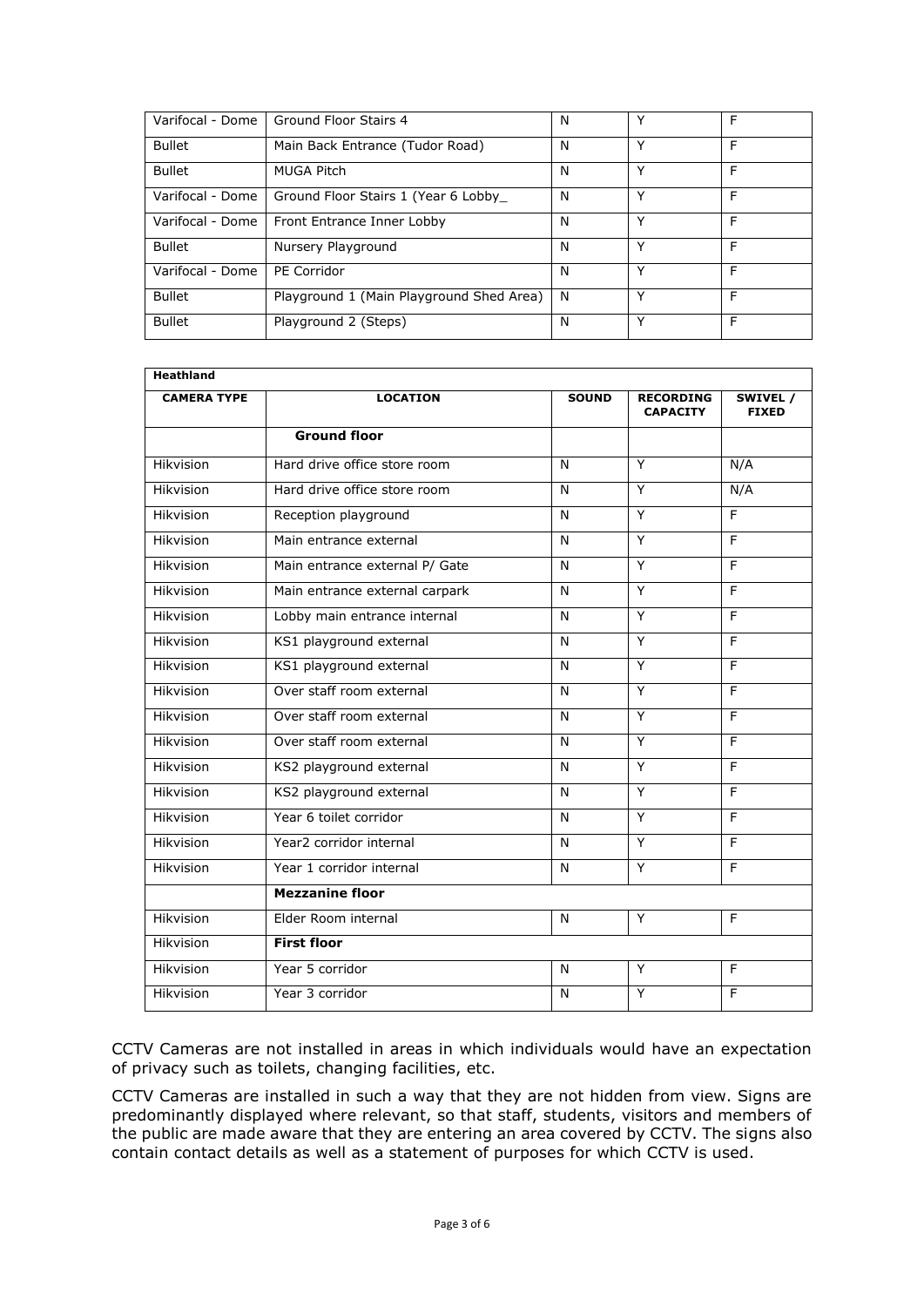# **Statement of Intent**

Notification has been submitted to the Information Commissioner and the next renewal date has been recorded.

The CCTV system will seek to comply with the requirements both of the Data Protection Act and the most recent Commissioner's Code of Practice.

The school will treat the system, all information, documents and recordings (both those obtained and those subsequently used) as data protected under the Act.

The system has been designed so far as possible to deny observation on adjacent private homes, gardens and other areas of private property.

Materials or knowledge secured as a result of CCTV will not be used for any commercial purpose.

Images will only be released to the media for use in the investigation of a specific crime with the written authority of the police. Images will never be released to the media for purposes of entertainment.

The planning and design has endeavoured to ensure that the system will give maximum effectiveness and efficiency but it is not possible to guarantee that the system will cover or detect every single incident taking place in the areas of coverage.

Warning signs, as required by the Code of Practice of the Information Commissioner will be clearly visible on the site and make clear who is responsible for the equipment.

Where wireless communication takes place between cameras and a receiver, signals shall be encrypted to prevent interception.

CCTV images are not retained for longer than necessary, taking-into-account the purposes for which they are processed. Data storage is automatically overwritten by the system after a period of 30 days.

Recorded images will only be retained long enough for any incident to come to light (e.g. for a theft to be noticed) and the incident to be investigated. In the case of a compelling need to retain images for longer (such as an ongoing investigation or legal action), data will be retained for as long as is necessary.

#### **System Management**

Access to the CCTV system and data shall be password protected and will be kept in a secure area.

The CCTV system will be administered and managed by the Site Manager who will act as System Manager and take responsibility for restricting access, in accordance with the principles and objectives expressed in this policy. In the absence of the Systems Manager the system will be managed by the Assistant Site Managers.

The system and the data collected will only be available to the Systems Manager, his/her replacement and appropriate members of the senior leadership team as determined by the Headteacher.

The CCTV system is designed to be in operation 24 hours each day, every day of the year, though the school does not guarantee that it will be working during these hours.

The System Manager will check and confirm the efficiency of the system regularly and in particular that the equipment is properly recording and that cameras are functional.

Cameras have been selected and positioned so as to best achieve the objectives set out in this policy in particular by proving clear, usable images.

Unless an immediate response to events is required, cameras will not be directed at an individual, their property or a specific group of individuals, without authorisation in accordance with the Regulation of Investigatory Power Act 2000.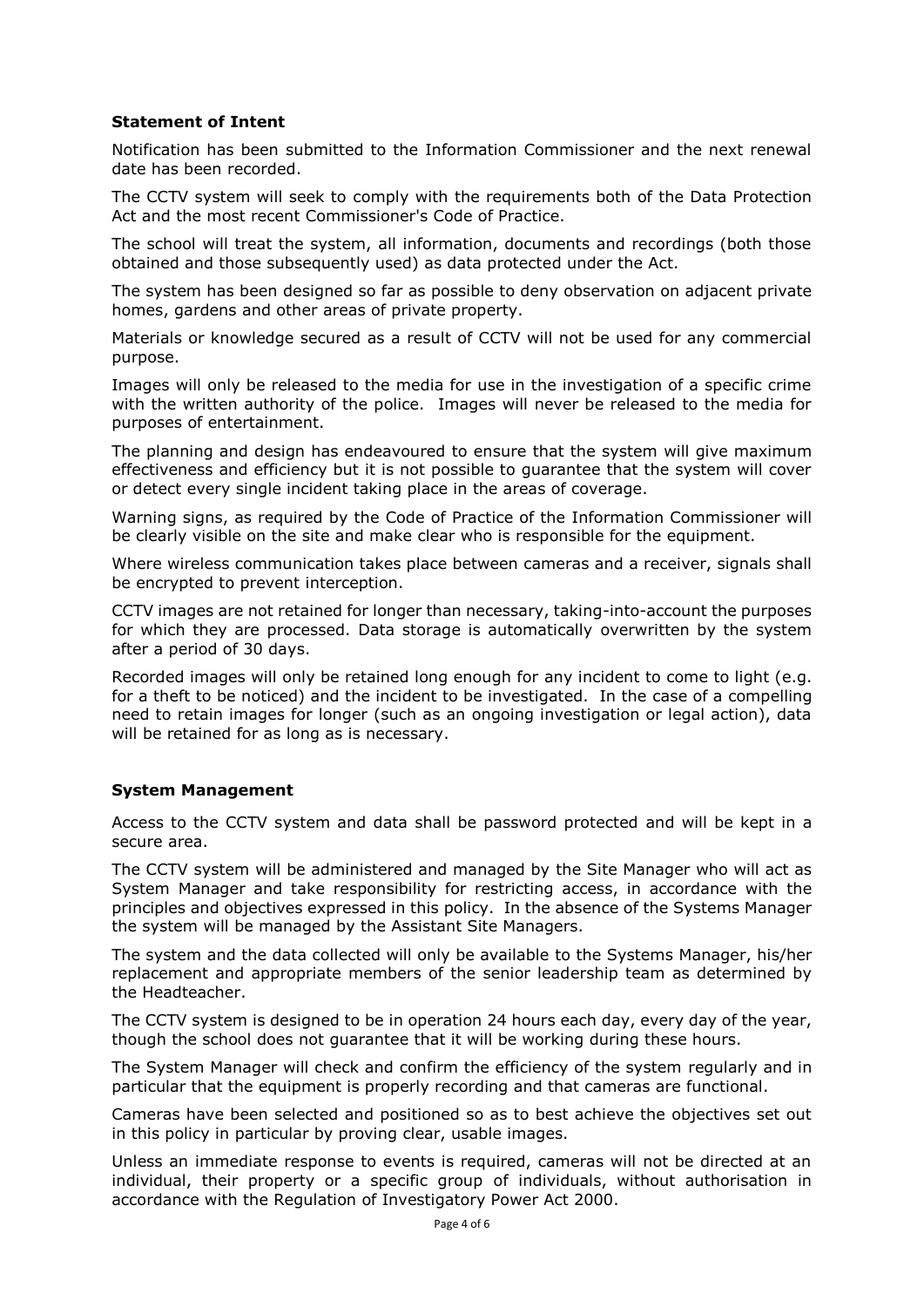Where a person other than the Headteacher, requests access to the CCTV data or system, the System Manager must satisfy himself of the identity and legitimacy of purpose of any person making such request. Where any doubt exists access will be refused.

Details of all visits and visitors will be recorded in a system log book including time/date of access and details of images viewed and the purpose for so doing.

### **Downloading Captured Data onto Other Media**

In order to maintain and preserve the integrity of the data (and to ensure their admissibility in any legal proceedings) any downloaded media used to record events from the hard drive must be prepared in accordance with the following procedures: -

- (a) Each downloaded media must be identified by a unique mark.
- (b) Before use, each downloaded media must be cleaned of any previous recording.
- (c) The System Manager will register the date and time of downloaded media insertion, including its reference.
- (d) Downloaded media required for evidential purposes must be sealed, witnessed and signed by the System Manager, then dated and stored in a separate secure evidence store. If downloaded media is not copied for the police before it is sealed, a copy may be made at a later date providing that it is then resealed, witnessed and signed by the System Manager, then dated and returned to the evidence store.
- (e) If downloaded media is archived the reference must be noted.
- (f) If downloaded media is put onto a device, the device will be encrypted and password protected.

Images may be viewed by the police for the prevention and detection of crime and by the Systems Manager, his/her replacement and the Headteacher and other authorised senior leaders. However, where one of these people may later be called as a witness to an offence and where the data content may be used as evidence, it shall be preferable if possible, for that person to withhold viewing of the data until asked to do so by the police.

A record will be maintained of the viewing or release of any downloaded media to the police or other authorised applicants.

Should images be required as evidence, a copy may be released to the police under the procedures described in this policy. Images will only be released to the police on the clear understanding that the downloaded media (and any images contained thereon) remains the property of the school, and downloaded media (and any images contained thereon) are to be treated in accordance with Data Protection legislation. The school also retains the right to refuse permission for the police to pass the downloaded media (and any images contained thereon) to any other person. On occasions when a Court requires the release of a downloaded media this will be produced from the secure evidence store, complete in its sealed bag.

The police may require the school to retain the downloaded media for possible use as evidence in the future. Such downloaded media will be properly indexed and securely stored until they are needed by the police.

Applications received from outside bodies (e.g. solicitors or parents) to view or release images will be referred to the school's Data Protection Officer and a decision made by a senior leader of the school in consultation with the school's data protection officer.

## **Complaints About the Use of CCTV**

Any complaints in relation to the school's CCTV system should be addressed to the Headteacher.